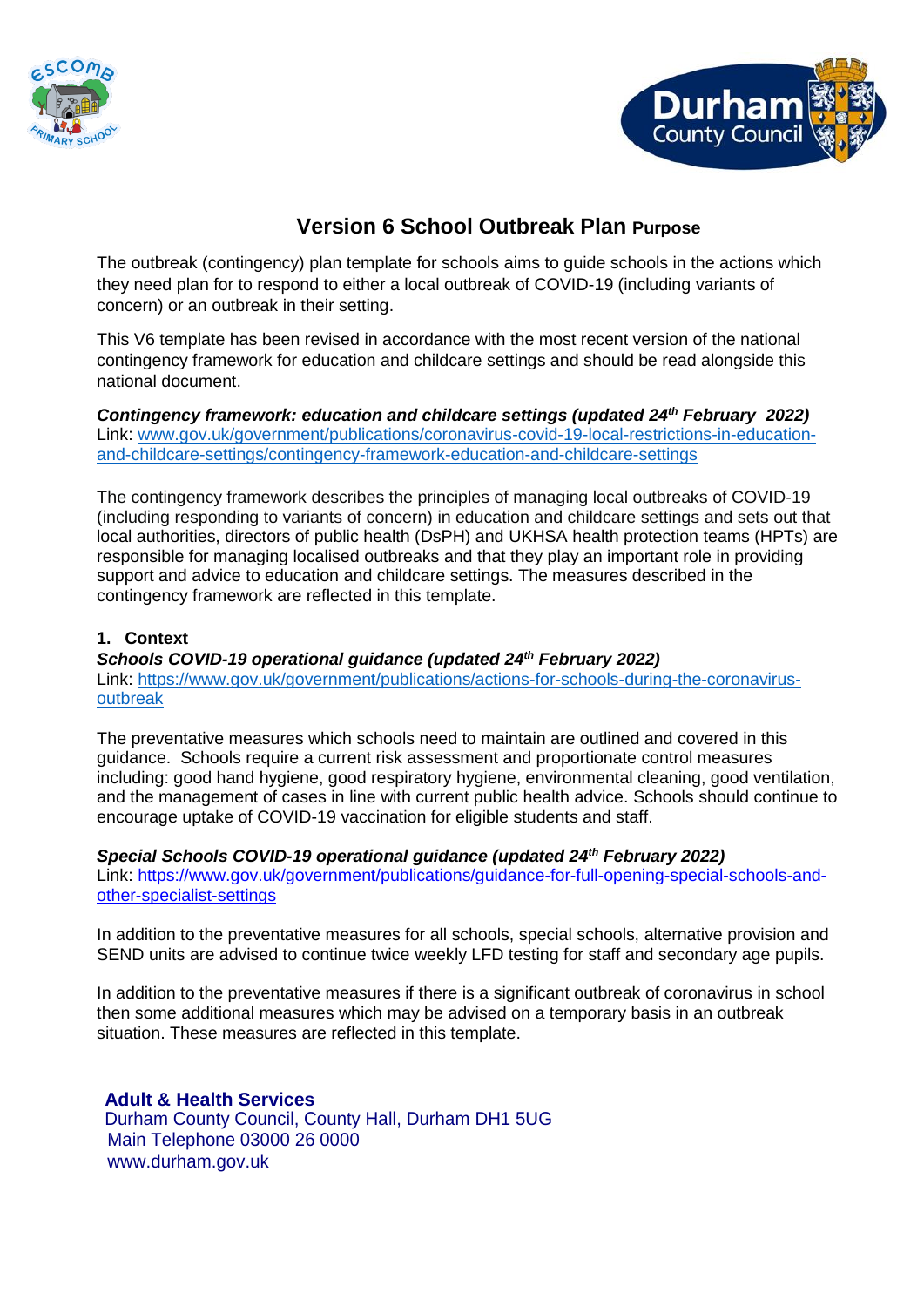#### **2. Thresholds for Action**

National guidance recommends that for most settings it will make sense to think about taking extra action if the number of positive cases substantially increases. The thresholds, detailed below, can be used by settings as an indication for when to seek public health advice if they are concerned and appendix 1 provides details of the process for contacting Durham County Council.

#### **Mainstream primary and secondary schools:**

A higher than previously experienced and/or rapidly increasing number of staff or student absences due to COVID-19 infection

Or

A cluster of cases where there are concerns about the health needs of vulnerable staff or students\* within the affected group

Or

If any case of COVID-19 in school has resulted in that person being hospitalised

\* NHS information regarding children, young people and adults who are at high risk from COVID- $19.$ 

[https://www.nhs.uk/conditions/coronavirus-covid-19/people-at-higher-risk/who-is-at-high-risk-from](https://www.nhs.uk/conditions/coronavirus-covid-19/people-at-higher-risk/who-is-at-high-risk-from-coronavirus/)[coronavirus/](https://www.nhs.uk/conditions/coronavirus-covid-19/people-at-higher-risk/who-is-at-high-risk-from-coronavirus/)

#### **Special schools and Alternative Provision:**

2 children, pupils, students or staff, who are likely to have mixed closely\*\*, test positive for COVID-19 within a 10-day period

Or

If any case of COVID-19 in school has resulted in that person being hospitalised

\*\*in the same cohort, for example class/year group/activity group/friendship group/home to school transport

#### **3. Outbreak definition**

A standard outbreak definition is two or more confirmed COVID-19 cases associated with the setting with an onset of illness in the last 14days and:

• where the cases are likely to have been exposed to each other using the close contact definition (within 2m for more than 15minutes, within 1m for 1minute, within 1m and face to face for any amount of time, shared a small vehicle for any amount of time)

Or

• where the there is no sustained community transmission

#### **4. Outbreak assessment**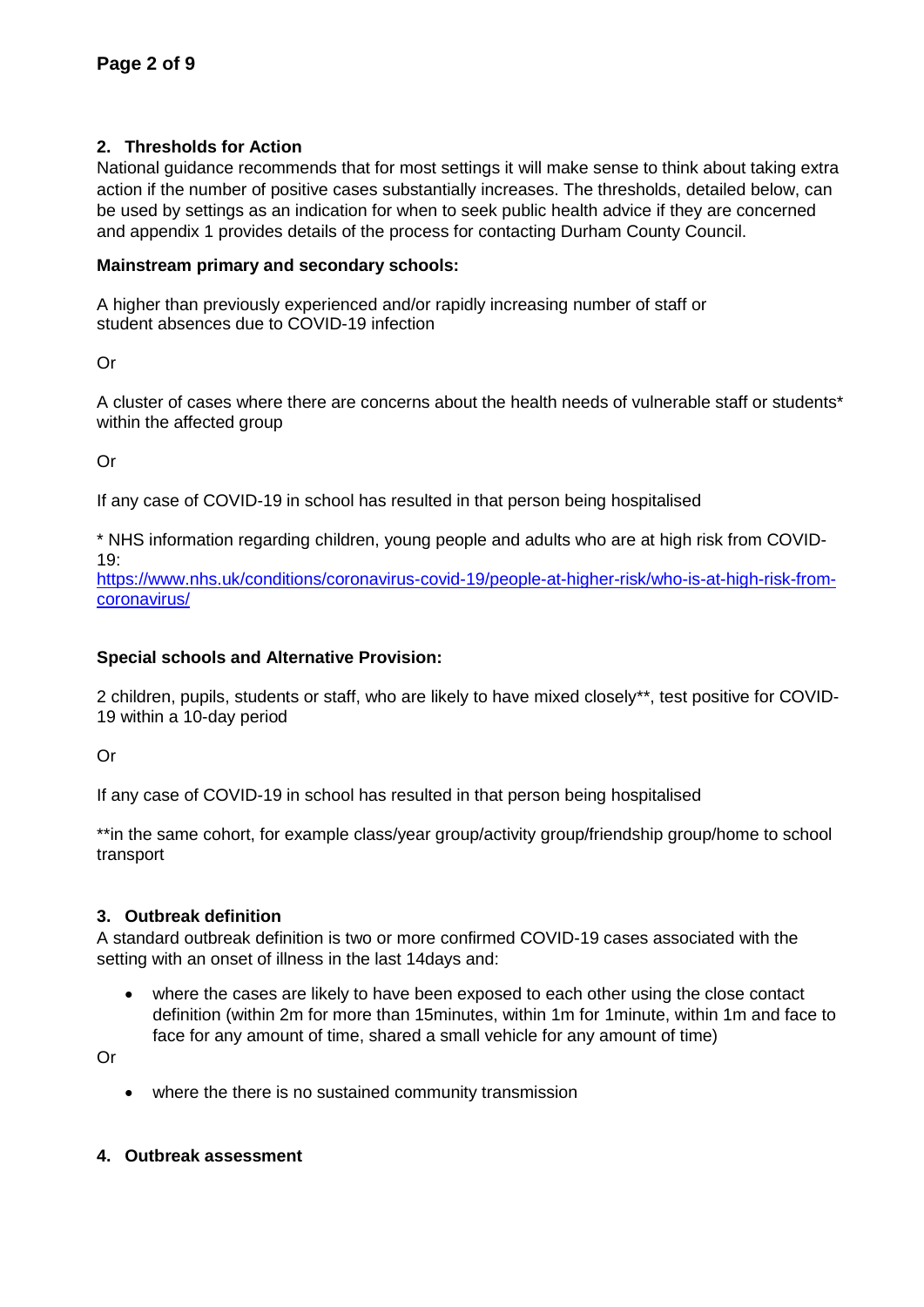An assessment of an outbreak is undertaken, in most instances when the threshold for action is reached, by working with public health who will advise on public health actions and this assessment is made taking into account the current position regarding COVID-19 in the population.

#### **5. Outbreak assessment during March 2022**

The management of COVID-19 outbreaks in all schools is currently in a period of transition between management by DCC (as has been the position during the 2 years of the pandemic) to the NE Health Protection Team who are part of UK Health Security Agency (UKHSA). This transition will occur during March, and you will be informed prior to the transition taking place.

Currently whilst DCC support the management of outbreaks please follow the processes in this document.

Special schools will continue to report cases as usual and will be directly supported by the public health team.

Mainstream schools where there are any cases associated with the setting where there are:

A cluster of cases where there are concerns about the health needs of vulnerable staff or students\* within the affected group

Or

If any case of COVID-19 in school has resulted in that person being hospitalised

\* NHS information regarding children, young people and adults who are at high risk from COVID-19: [https://www.nhs.uk/conditions/coronavirus-covid-19/people-at-higher-risk/who-is-at-high-risk-from](https://www.nhs.uk/conditions/coronavirus-covid-19/people-at-higher-risk/who-is-at-high-risk-from-coronavirus/)[coronavirus/](https://www.nhs.uk/conditions/coronavirus-covid-19/people-at-higher-risk/who-is-at-high-risk-from-coronavirus/)

Continue to report cases as usual and school will be directly supported by the public health team.

Mainstream schools without cases associated with the setting which are associated with a cohort where there are vulnerable staff or students OR without a case who is hospitalised are requested to assess their outbreak using the checklist provided at appendix 2

#### **6. Outbreak Management Plan Template**

All education and childcare settings should have outbreak management plans outlining how they would operate if any of the measures described below were recommended for their setting or area.

This includes how they would ensure every child, pupil or student receives the quantity and quality of education and care to which they are normally entitled.

Public Health Actions to be included:

#### **1) Prevention measures:**

Review the current COVID-19 risk assessment and ensure that all prevention measures are fully implemented. Where needed seek advice from your health and safety advisor.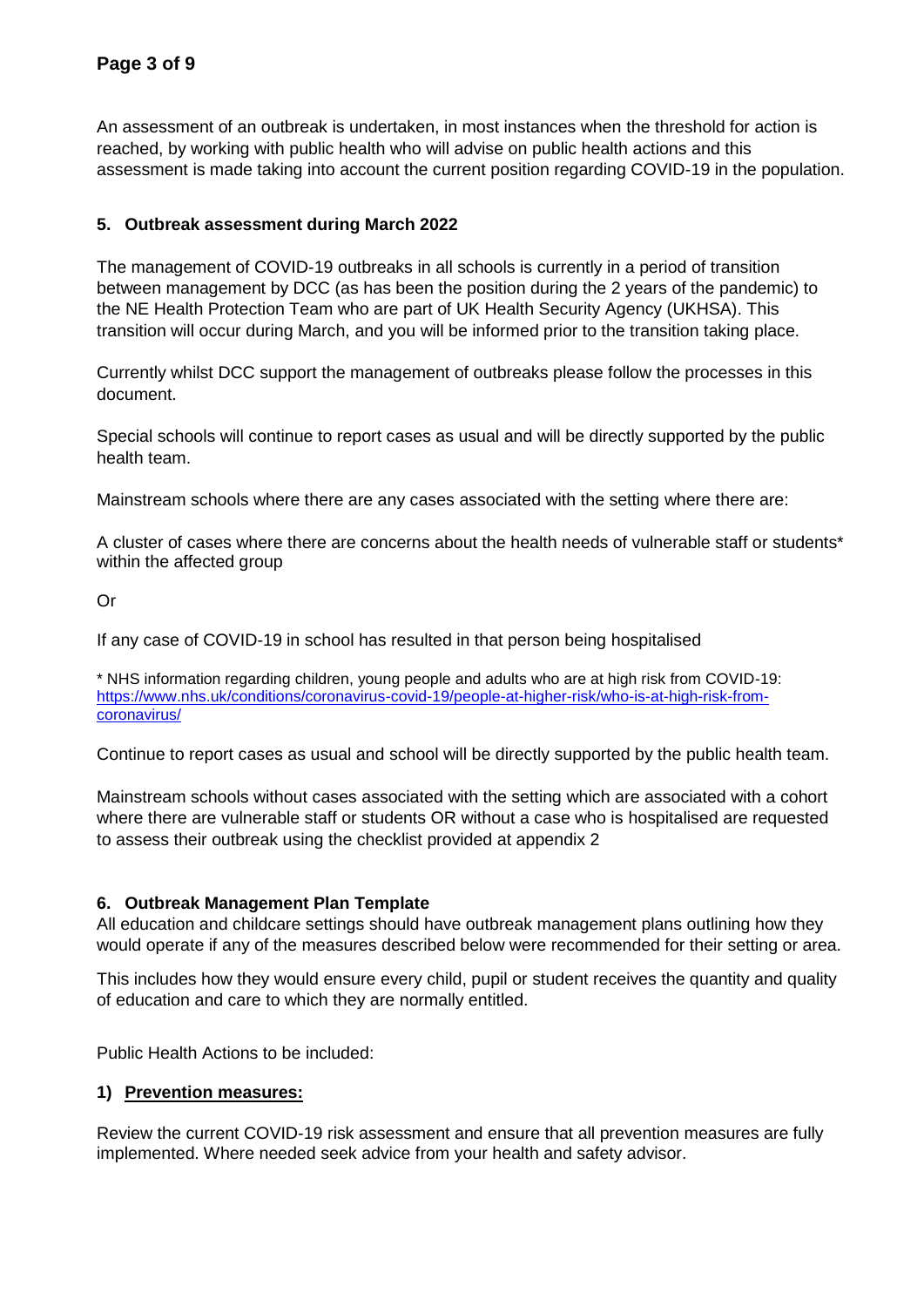Review individual risk assessments for staff and pupils who are at increased risk from COVID-19\* and for pregnant people\*\*. Where needed seek advice from your occupational health advisor and/or health and safety advisor.

\* NHS information regarding children, young people and adults who are at high risk from COVID-19: [https://www.nhs.uk/conditions/coronavirus-covid-19/people-at-higher-risk/who-is-at-high-risk-from](https://www.nhs.uk/conditions/coronavirus-covid-19/people-at-higher-risk/who-is-at-high-risk-from-coronavirus/)[coronavirus/](https://www.nhs.uk/conditions/coronavirus-covid-19/people-at-higher-risk/who-is-at-high-risk-from-coronavirus/)

**\*\*** Coronavirus (COVID-19): advice for pregnant employees [https://www.gov.uk/government/publications/coronavirus-covid-19-advice-for-pregnant](https://www.gov.uk/government/publications/coronavirus-covid-19-advice-for-pregnant-employees/coronavirus-covid-19-advice-for-pregnant-employees)[employees/coronavirus-covid-19-advice-for-pregnant-employees](https://www.gov.uk/government/publications/coronavirus-covid-19-advice-for-pregnant-employees/coronavirus-covid-19-advice-for-pregnant-employees)

#### **2) Face coverings**

Face coverings may need to be reintroduced for staff (all schools) and students (secondary age pupils/schools and colleges), and as previously there will be reasonable exemptions for their use.

This may include face coverings in communal areas (for pupils, students and staff) and/or classrooms (for both pupils, students and staff).

Please refer to the section covering face coverings in your current risk assessment.

#### **3) Testing:**

Testing may be advised this may include:

Use of home LFD testing by staff (all schools) and pupils and students (secondary age pupils in schools and colleges).

In accordance with the testing guidance in the current risk assessment schools may be advised to:

Request use of home LFD testing by some staff (all schools) and pupils and students (secondary age pupils/schools and colleges) for a specified period, for example 7days.

Please refer to the section covering testing in your current risk assessment.

#### **And/or**

There may be a requirement for asymptomatic LFD testing to take place at school. This may include scaling up the asymptomatic test site retained at school, the reintroduction of an asymptomatic test site or setting up a new asymptomatic test site. This would be agreed with the school and support would be available from DCC.

#### **And**

Staff and Students for staff and students who are at higher risk are advised to take a PCR test and guidance indicates that the NHS will have sent PCR tests to their home to be used if they develop symptoms.

COVID-19: guidance for people whose immune system means they are at higher risk

Link: [https://www.gov.uk/government/publications/covid-19-guidance-for-people-whose-immune](https://www.gov.uk/government/publications/covid-19-guidance-for-people-whose-immune-system-means-they-are-at-higher-risk/covid-19-guidance-for-people-whose-immune-system-means-they-are-at-higher-risk)[system-means-they-are-at-higher-risk/covid-19-guidance-for-people-whose-immune-system](https://www.gov.uk/government/publications/covid-19-guidance-for-people-whose-immune-system-means-they-are-at-higher-risk/covid-19-guidance-for-people-whose-immune-system-means-they-are-at-higher-risk)[means-they-are-at-higher-risk](https://www.gov.uk/government/publications/covid-19-guidance-for-people-whose-immune-system-means-they-are-at-higher-risk/covid-19-guidance-for-people-whose-immune-system-means-they-are-at-higher-risk)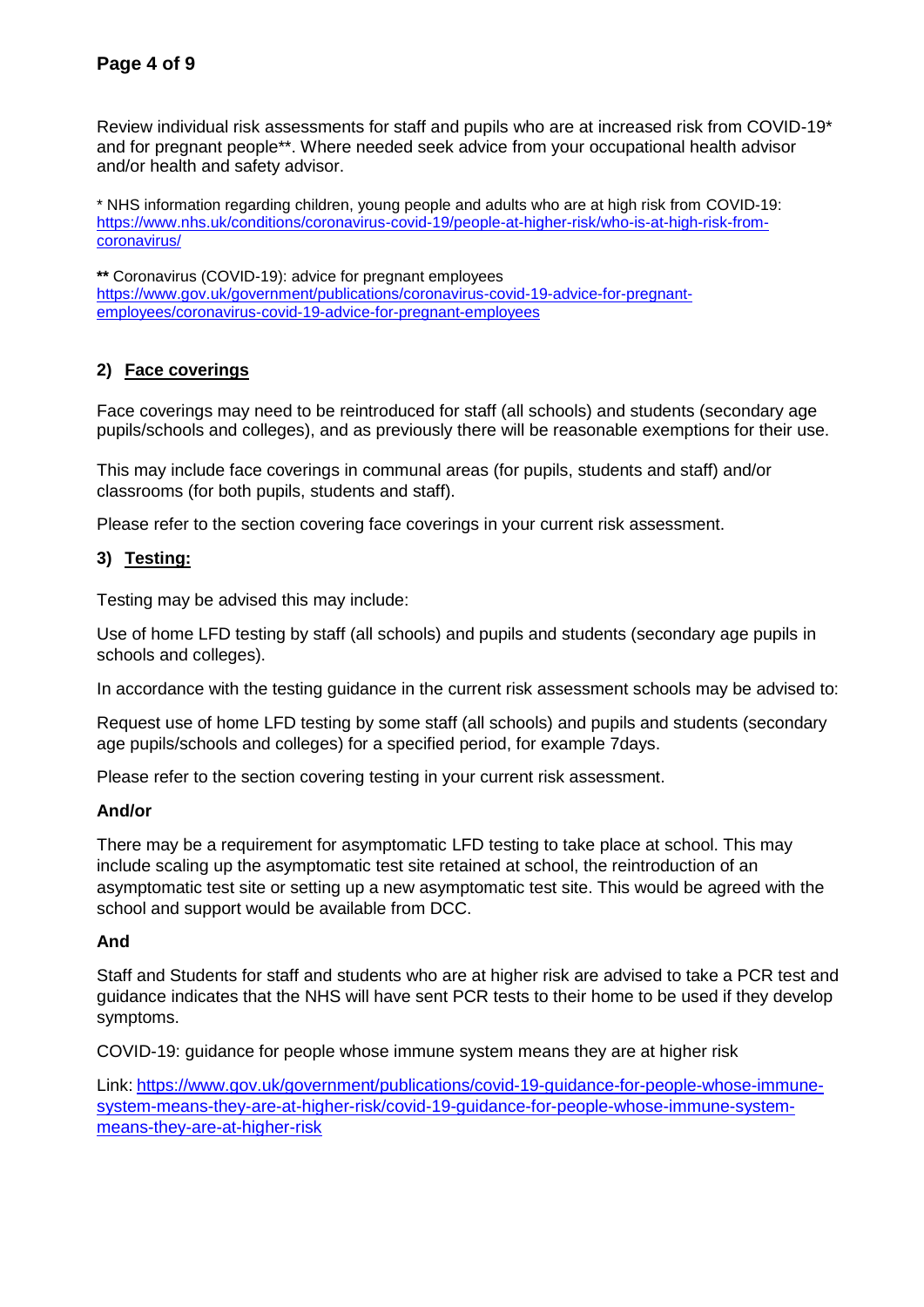#### **4) Shielding**

People previously considered to be clinically extremely vulnerable (CEV) will not be advised to shield again.

Individuals previously identified as CEV are advised to continue to follow the guidance on how to stay safe and help prevent the spread of COVID-19. Individuals should consider advice from their health professional on whether additional precautions are right for them.

#### **5) Other activities**

A range of activities may be paused or restricted during an outbreak including: educational visits, residential educational visits, open days, transition days, parental attendance and live performances.

#### **6) Attendance restrictions**

Settings should make sure their outbreak management plans cover the possibility they are advised to limit attendance, although this would be a measure of last resort.

High-quality remote education should be provided for all pupils or students not attending. In all circumstances, priority should continue to be given to vulnerable children and young people and children of critical workers to attend to their normal timetables.

#### **7) Safeguarding**

Vulnerable children and young people who are self-isolating:

- notify their social worker (if they have one) and, for looked-after children, the virtual school head and agree with the social worker the best way to maintain contact and offer support.
- check if a vulnerable pupil is able to access remote education support, support them to access it (as far as possible) and regularly check if they are accessing remote education.
- keep in contact with them to check their wellbeing and refer onto other services if additional support is needed.

#### **8) Other areas which you may wish to include are:**

Meals

IT Access

**Communications** 

Contingency plans for staff and pupil absence

Thank you for considering this outbreak plan template and if you have any questions please contact your Leadership Advisor.

## **Appendix 1**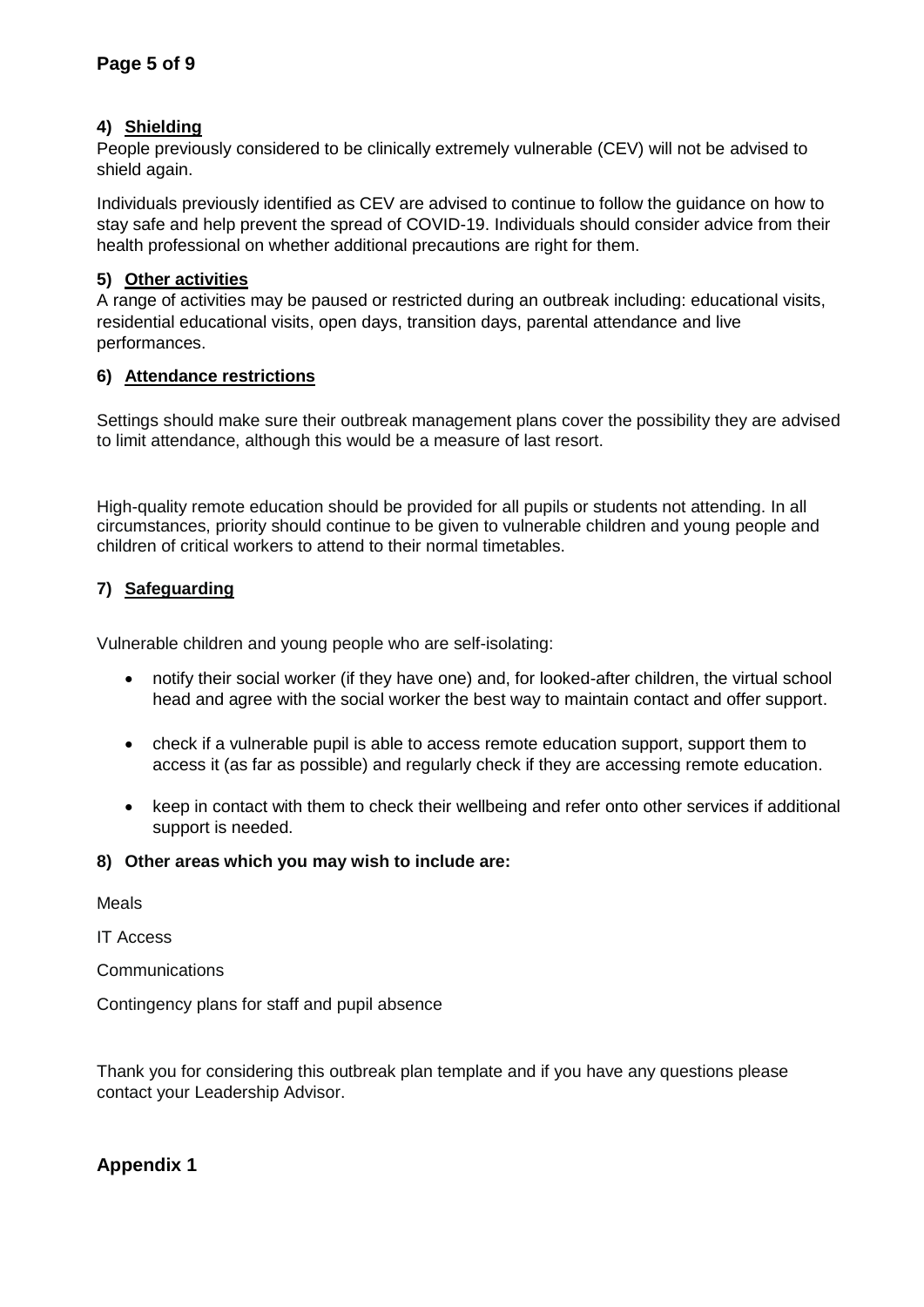## Mainstream Schools Reporting and Outbreak Management Process



## Special Schools Reporting Process



**Appendix 2**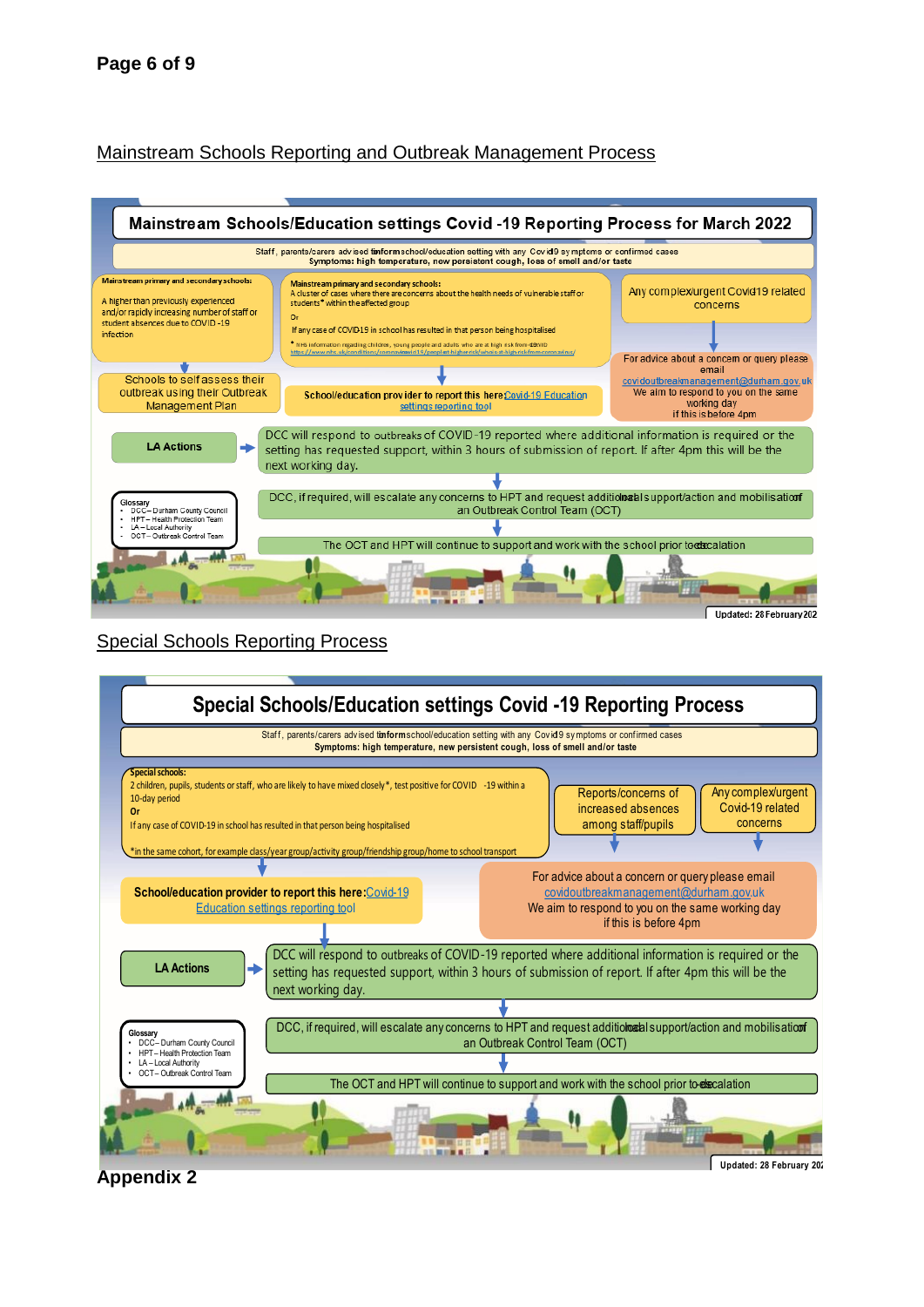DCC check list for mainstream schools



This self-assessment checklist is for use by mainstream schools without cases associated with the setting who are hospitalised.

Special schools will continue to report cases as usual and will be supported by the public health team.

Mainstream schools where there are any cases associated with the setting who are hospitalised will continue to report cases as usual and will be supported by the public health team.

Please undertake this self-assessment also using the information in the current COVID-19 Cue Cards.

## **1) Prevention measures:**

Review the current COVID-19 risk assessment and ensure that all prevention measures are fully implemented.

Consider:

Increasing ventilation

Increasing hand hygiene

Increasing cleaning and in particular touch points including door handles Ensure social distancing as much as possible and particularly between staff, including in the staff room.

Where needed seek advice from your health and safety advisor.

Review individual risk assessments for staff and pupils.

Where needed seek advice from your occupational health advisor and/or health and safety advisor.

## **3) Face coverings**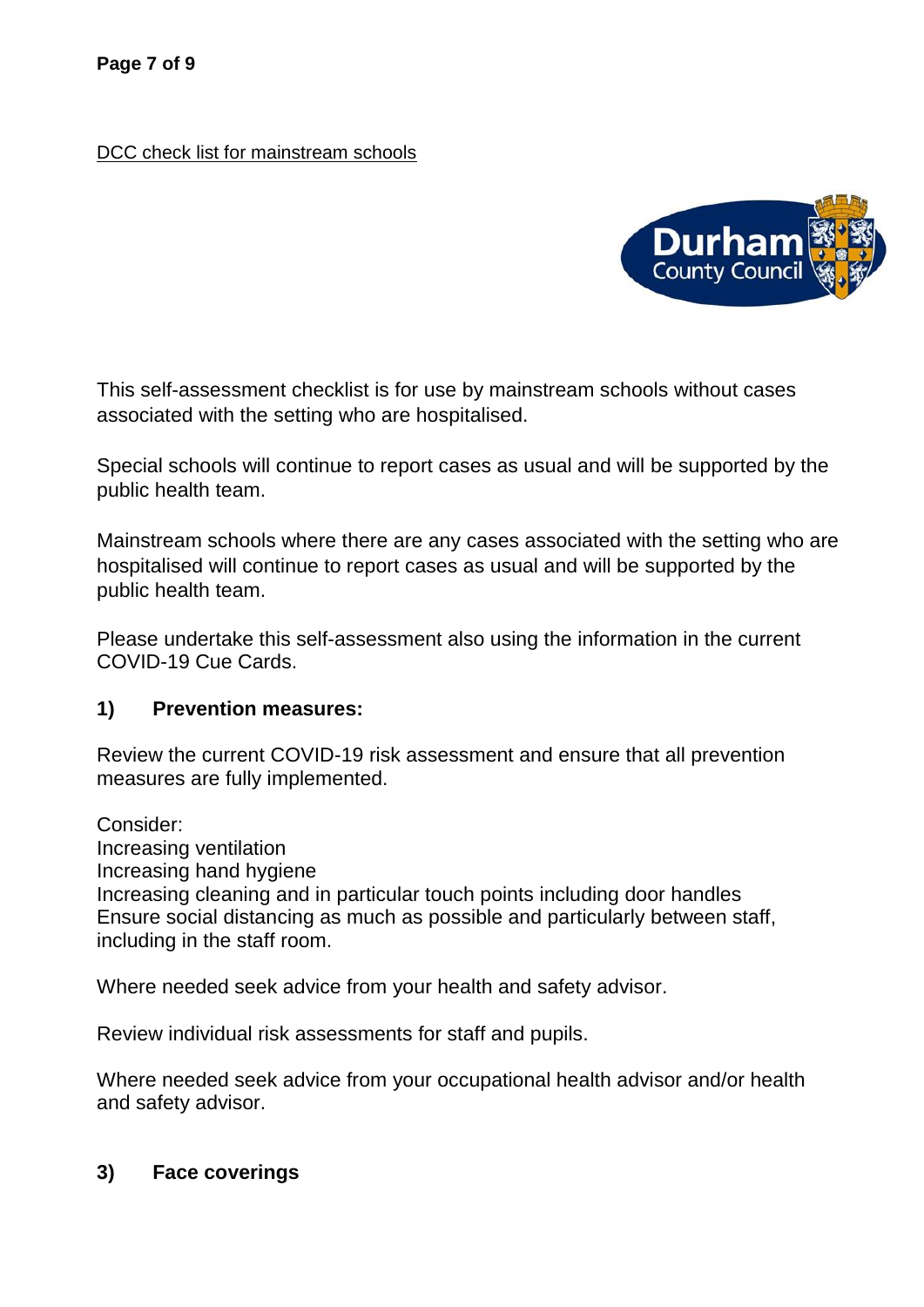Reintroduce the use of face coverings are in use in communal areas for all staff and visitors.

Reintroduce the use of face coverings are in use in communal areas for all secondary school pupils.

Reintroduce the use of face coverings in class by all staff in the cohorts with an outbreak.

Reintroduce the use of face coverings in class by all secondary school pupils in the cohorts with an outbreak.

As previously there will be reasonable exemptions for the use of face coverings.

Please refer to the section covering face coverings in your current risk assessment.

# **4) Testing:**

Reintroduce LFD testing in accordance with your outbreak management plan in the in the cohorts with an outbreak. This may include daily LFD testing for 7 days.

# **5) Other activities**

Pause all non-essential activities during the outbreak including:

- educational visits
- residential educational visits
- live performances
- use of the school premises by other organisations.

Where possible move activities to a virtual format including:

- open days
- transition days
- parental meetings
- staff meetings
- assemblies

# **6) Contact tracing**

You are not required to undertake routine contact tracing.

However, if you are aware that any staff or pupils have health conditions which mean that they may be at increased risk from COVID-19 please advise them to seek a PCR test. This will ensure any infection with COVID-19 is quickly identified and will support prompt access to treatment if required.